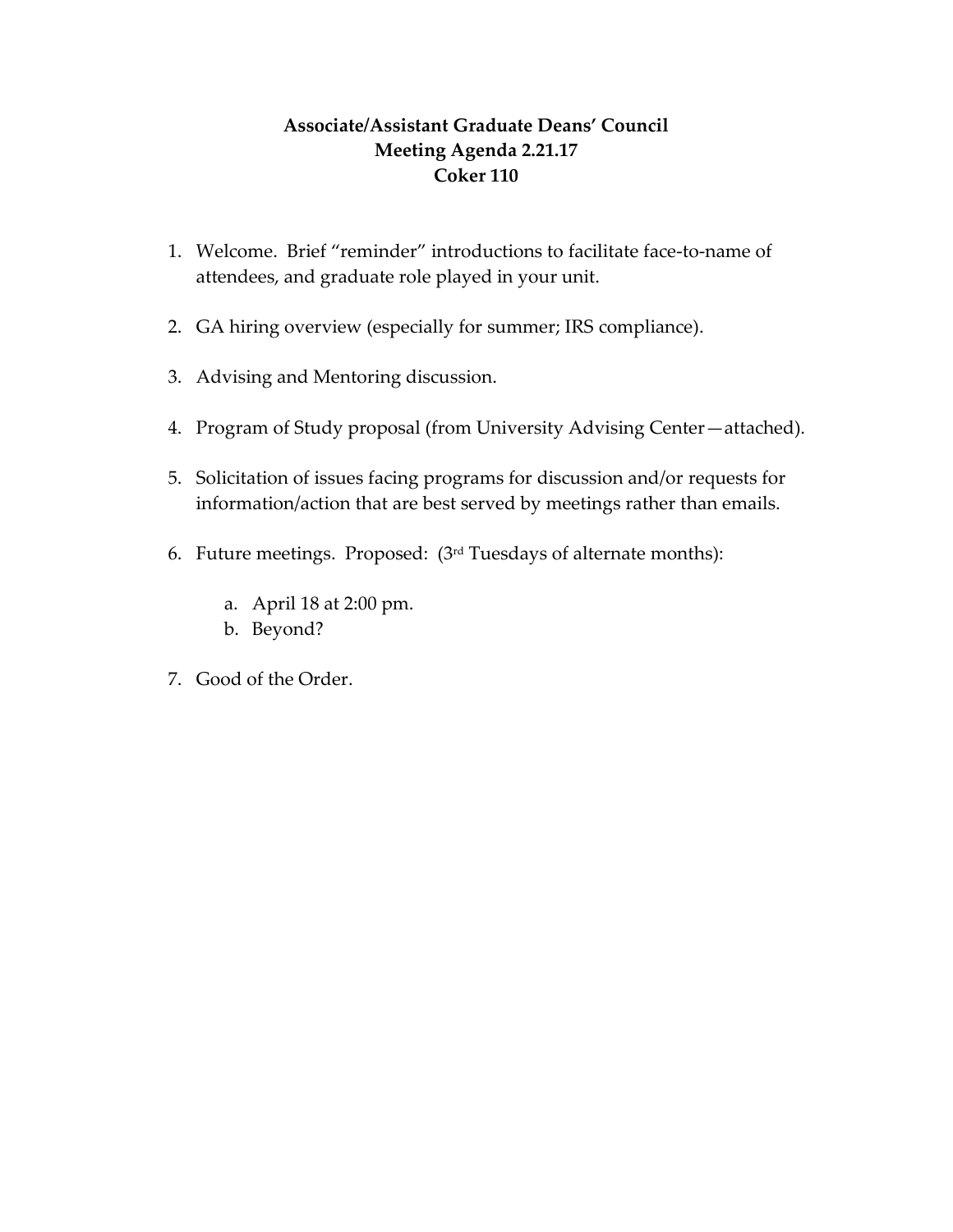## **Program of Study (Degree Requirements)**

- 1. **Carolina Core** *(required)*
- 2. **College Requirements:** required of majors within the college
	- a. College foundation requirements
- 3. **Program Requirements:** required for the specific program, but not major courses
	- a. Cognate
	- b. Minor
	- c. Supporting Courses
	- d.Electives *(to reach required hours to graduate)*

## 4. **Major Requirements** *(required)*

- a. Major Courses
- b. Major Electives
- c. Concentration
- d.Thesis/Dissertation/Capstone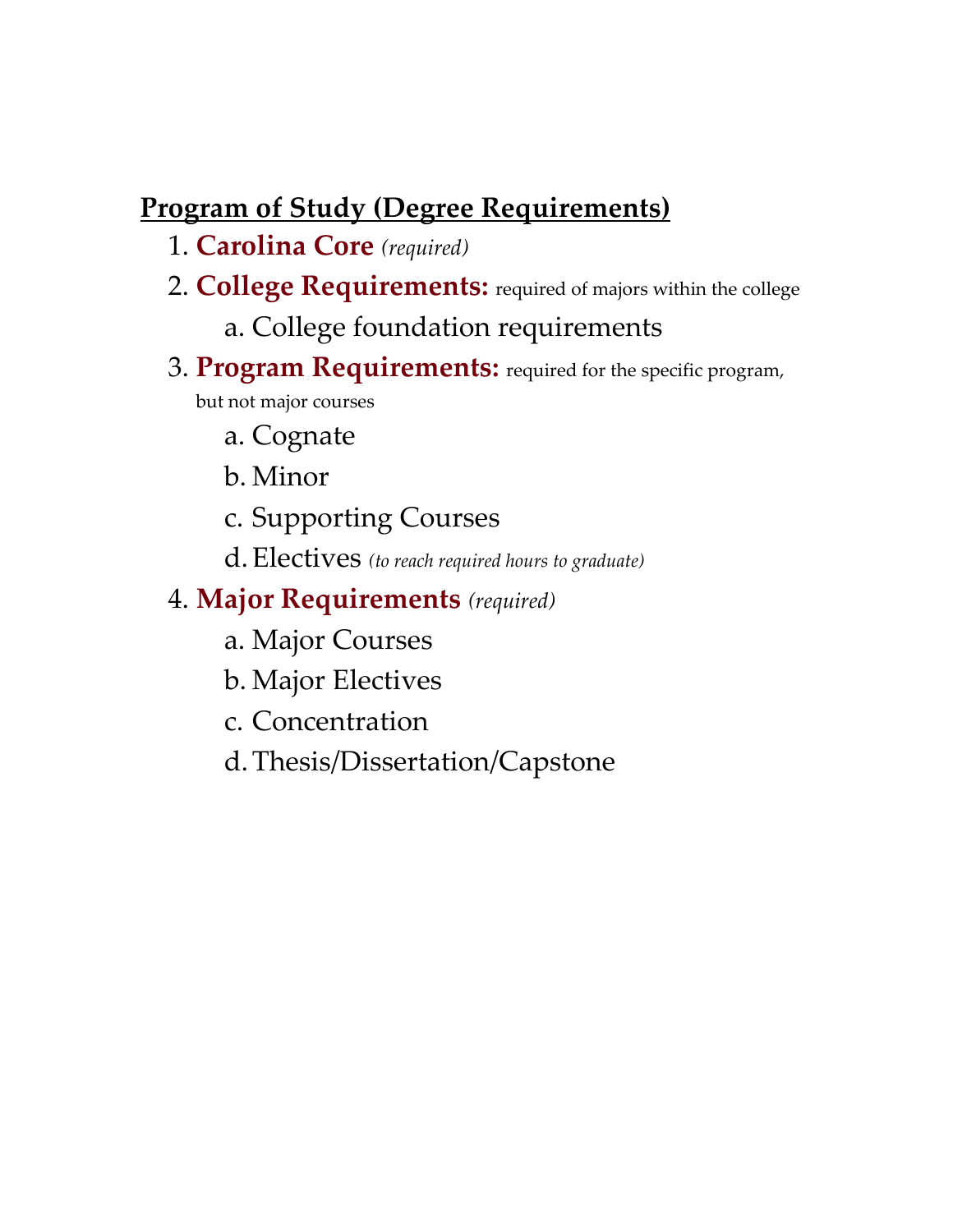## **Advising and Mentoring**

- **Advising**: Completing the paperwork and meeting deadlines from admission to graduation
- **Mentoring**: Selection of courses and related experiences, as well as choosing conferences, meeting others who can help with a blossoming career, facilitating the transition from graduate school to the next stage…. "To socialize students into the culture of the discipline, clarifying and reinforcing—principally by example—what's expected of the professional scholar" (language used with Presidential Fellows— Heather Brandt).

Is it "Advising" or "Mentoring" and who holds the responsibility for:

- 1. Welcoming to the program.
- 2. Responding to concerns with progress to degree.
- 3. Identifying concerns with progress to degree (e.g., "right" courses in sequence; GPA, etc.).
- 4. Identifying resources for "personal" issues.
- 5. Choosing courses for any given semester.
- 6. Interpreting "regulations" (departmental, Graduate School, University; e.g., transfer credits, Special Enrollment requirements/limitations, enrollment in semester of graduation, other?).
- 7. Identifying possible future directions to go with this degree/certificate.
- 8. Identifying appropriate professional experiences to facilitate success now and in the desired future direction.
- 9. Career advice/guidance.
- 10. Learning about and preparing for a Qualifying Assessment.
- 11. Learning about and preparing for a Comprehensive Assessment.
- 12. Ensuring documentation is in order and approved for:
	- a. A committee for the Comprehensive Assessment.
	- b. A committee for the thesis/dissertation.
	- c. Evidence that the Qualifying Assessment has been successfully passed.
	- d. Evidence that the Comprehensive Assessment has been successfully passed.
	- e. Application for graduation has been submitted in order and in time.
- 13. Meeting the deadline for thesis/dissertation format check.